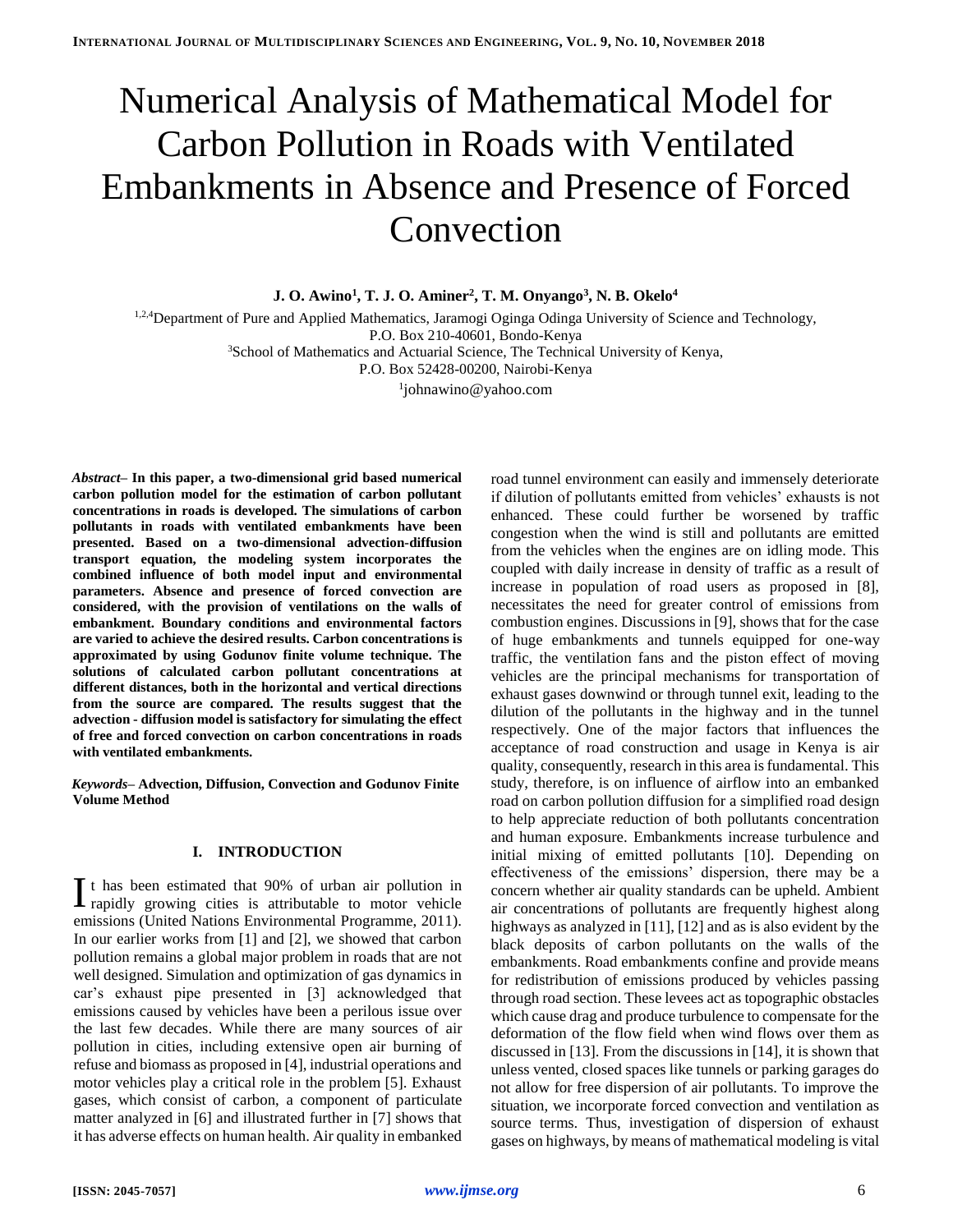and less expensive in giving insight on environmental management and future economic planning.



Fig. 1: Deep unconcealed Embankment

Fig. 1 is a 2-D illustration of deep embankment constructed and towering several feet high at Pangani interchange in Kenya. The upper part is not concealed, but because of its depth, the pollutants do not flow freely out of the enclosure putting motorists' and pedestrians' lives at risk. The point marked **x** represents the point source, and we have studied how carbon particles will be dispersed from this point assuming that the wind blows across the road, enhanced by the presence of ventilations and increased wind speed. We have also looked at the boundary conditions at *a*, *b*, *c* and *d*, shown in Figure 1. In the above diagram forced convection has been incorporated by fitting suction pumps on the embankments to provide free stream to propagate advection.

## **II. GOVERNING EQUATIONS AND DOMAIN DESCRIPTION**

Mathematical model used in this research is a combination of known 2-D advection - diffusion equation presented inform of partial differential equation (PDE) as shown in equation (1) below together with the conservation laws of mass, momentum and energy.

$$
\frac{\partial c}{\partial t} + \frac{\partial}{\partial x}(uc) - \frac{\partial^2}{\partial x^2}(D_x u) - \frac{\partial^2}{\partial y^2}(D_y u) + R - S = 0
$$
\n(1)

 $\sim$   $\sim$ 

 $\sim$   $\sim$ 

The PDE is given by dispersion as a sum of advection, diffusion, removal term and source term, where the first term is the rate of carbon concentration, the second term is the advection term and the third and fourth terms represent diffusion in the x - direction and y - direction respectively. The removal term refers to the boundary and environmental parameters that are expected to help in enhancing the removal of carbon particles from the road enclosure with ventilated embankments. Therefore, the PDE equation (1) derived from the mass conservation principle describes carbon pollution by vehicles on roads in the absence of forced convection (where *R*  is omitted) and in the presence of forced convection, incorporating ventilated embankment as a parameter where:  $(x, y)$  is position of the receptor relative to the source,  $c = c(x, y, t)$ is carbon pollutant concentration at  $c(x, y)$  and time t in  $(kg/m<sup>3</sup>)$ , *u* is wind velocity component (m/s) in the x-direction,  $D_x$ *and*  $D<sub>y</sub>$  are Coefficients of turbulent diffusion in x-direction and ydirection respectively in  $(m^2/s)$  which reduces degree of

freedom between pollutants, *S* is source term in (*sec*−1 ) which controls emission of pollutants and helps in describing the hydrodynamic equation fully and *R* is removal term or decaying of pollutant rate due to sink in (*sec*−1 ) which represents changes caused by chemical reaction. In obtaining the numerical solutions in section (4), we have considered a two dimensional advection-diffusion equation (1) with a rectangular domain of interest measuring 20*m* × 40*ft* illustrated by Fig. 2.



Fig. 2: Geometric Representation of Domain

Carbon particles are assumed to be continuously released at a constant rate from exhaust mounted on vehicles at a height of 5*ft* and at horizontal distance of 2*m* from the embankment. It is taken that all measurements must be made at the center of the control volume as shown in Fig. 3.



Fig. 3: Control Volume and Fluxes

The discretization will be for the  $p^{th}$  control volume. The above PDE with the conservation laws form our set of governing equations that can be described as follows: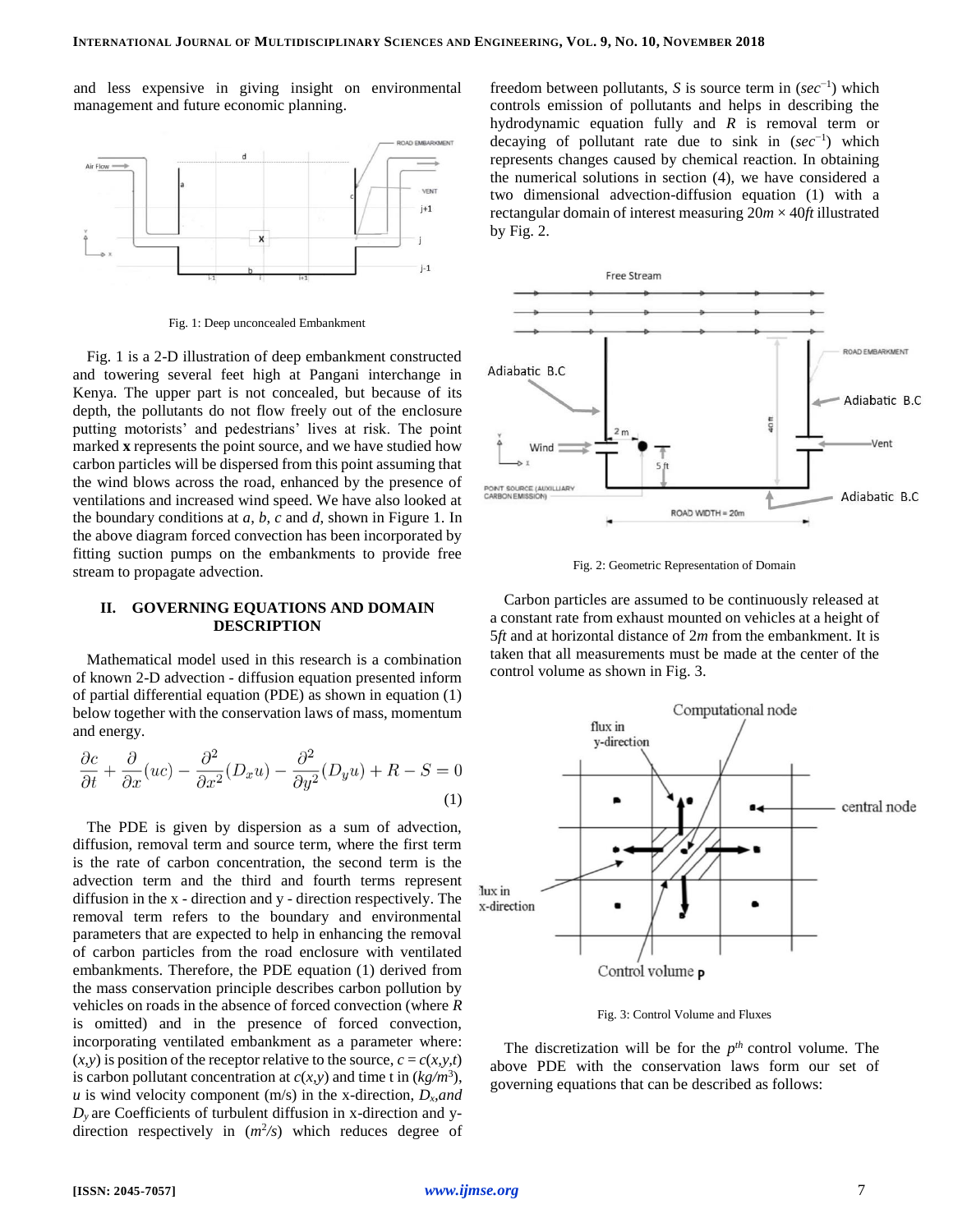$$
\begin{cases}\n\frac{\partial C}{\partial t} + u \frac{\partial C}{\partial x} - D(\nabla \cdot \nabla)C + R - S = 0 \\
\frac{\partial \rho \vec{V}}{\partial t} + [(\rho \vec{V} \cdot \nabla) \vec{V}] + \nabla P - \rho g + S_V = 0 \\
\frac{\partial \rho}{\partial t} + \nabla \cdot (\rho \vec{V}) - S_\rho - S_D = 0 \\
\frac{\partial E}{\partial t} + \nabla \cdot (E \vec{V}) + \nabla \cdot (P \vec{V}) - S_E = 0\n\end{cases}
$$
\n(2)

## **III. GODUNOV FINITE VOLUME METHOD**

In this section, we have coupled and then reduced into weak form the advection - diffusion transport equation and conservation laws of mass, momentum and energy using Godunov Finite Volume Method (GFVM). In this discretization technique the PDEs are reduced into first order systems of equations with the highest order terms taken as source terms. The method is based on integration of the governing equations over control volume (*CV* ) to reduce them into coupled system of algebraic equations. The amount of carbon pollutants in each cell and the fluxes across the cell are computed in mesh geometry to provide data used for analyzing the flow. Thus,

$$
\int_{t_i}^{t_{i+1}} \int_{CV} \frac{\partial c}{\partial t} dV dt = \int_{t_i}^{t_{i+1}} \frac{\partial}{\partial t} [\int_{CV} cdV] dt.
$$

For  $2 - D$ ,

$$
\Rightarrow \int_{t_i}^{t_{i+1}} \frac{\partial}{\partial t} \left[ \int_{CV} (c) dV \right] dt = \int_{xy} \left[ \int_{t_i}^{t_{i+1}} \frac{\partial}{\partial t} (c) dt \right] dx dy
$$

$$
= \int_{xy} [c(t_{i+1}) - c(t_i)] dx dy
$$

$$
= [c(t_{i+1}) - c(t_i)] \delta x \delta y
$$

The time interval  $t_i \leq t \leq t_{i+1}$  at which the pollutant concentration is measured can be represented by  $\delta t$ .  $t i+1 = t i + 1$  $\delta t$  *ti*+2 = *ti* + 2 $\delta t$  *ti*+3 = *ti* + 3 $\delta t$  *t* = *t<sub>i</sub>* +  $k\delta t$ 

where,  $k$ = time step

By induction,

$$
\int_{t_i}^{t_{i+1}} \int_{CV} \frac{\partial c}{\partial t} dV dt = [c(t_i + k\delta t) - c(t_i)] \delta x \delta y
$$

$$
\int_t \int_y \left[ \int_x \frac{\partial c}{\partial x} dx \right] dy dt = [c(x_2) - c(x_1)] \delta y \delta t
$$

$$
\Rightarrow [c(t_i + k\delta t) - c(t_i)]\delta x \delta y + u[c(x_2) - c(x_1)]\delta y \delta t = -R(U) + S(U)
$$

$$
\Rightarrow c = \frac{-R(U) + S(U)}{\delta t[k+u]}
$$

Take  $c = \rho \delta x \cdot \delta y \cdot 1$ 

$$
\Rightarrow \rho = \frac{-R(U) + S(U)}{\delta t[k+u]\delta x \delta y}
$$
\n(3)

Mass equation in Eulerian coordinate is:

$$
\int_{CV} \{\frac{\partial \rho}{\partial t} + \nabla \cdot (\rho \vec{V}) - S_{\rho} - S_D\}dV = 0
$$
  

$$
\Rightarrow \frac{\partial \rho}{\partial t} + \frac{\partial \rho u}{\partial x} + \frac{\partial \rho v}{\partial y} - S_{\rho} - S_D = 0
$$

Momentum equation in Eulerian coordinate is:

$$
\int_{CV} \left\{ \frac{\partial}{\partial t} (\rho \vec{V}) + [(\rho \vec{V} \cdot \nabla) \vec{V}] + \nabla P - \rho \vec{g} + \vec{S}_V \right\} dV = 0
$$
  

$$
\vec{V} = \begin{bmatrix} u \\ v \end{bmatrix}; \vec{g} = \begin{bmatrix} 0 \\ g \end{bmatrix}; \nabla = \begin{bmatrix} \frac{\partial}{\partial x} \\ \frac{\partial}{\partial y} \end{bmatrix}; \vec{S}_V = \begin{bmatrix} 0 \\ S_V \end{bmatrix}
$$

We have,

$$
\frac{\partial \rho v}{\partial t} + (\rho \vec{V} \cdot \nabla) v + \frac{\partial P}{\partial y} - \rho g + S_V = 0
$$

$$
\frac{\partial}{\partial t} (\rho u) + (\rho \vec{V} \cdot \nabla) u + \frac{\partial P}{\partial x} = 0
$$

$$
\Rightarrow \frac{\partial}{\partial t} (\rho u) + \rho u \frac{\partial u}{\partial x} + \rho u \frac{\partial v}{\partial y} + \frac{\partial P}{\partial x} = 0
$$

And by considering steady state condition where,

$$
[uv\frac{\partial \rho}{\partial y} + \rho v \frac{\partial u}{\partial y}] = 0
$$

$$
\Rightarrow \rho u \frac{\partial v}{\partial y} = \frac{\partial}{\partial y}(\rho uv)
$$

$$
\frac{\partial}{\partial t}(\rho u) + \frac{\partial}{\partial x}(P + \rho uv) + \frac{\partial}{\partial y}(\rho uv) = 0
$$

We now discretize the second part of momentum equation:

$$
\frac{\partial \rho v}{\partial t} + \rho u \frac{\partial v}{\partial x} + \rho v \frac{\partial v}{\partial y} + \frac{\partial P}{\partial y} - \rho g + S_V = 0
$$

And considering steady state condition,

$$
[\rho v \frac{\partial u}{\partial x} + uv \frac{\partial \rho}{\partial x}] = 0
$$
  
\n
$$
\Rightarrow \rho u \frac{\partial v}{\partial x} = \frac{\partial}{\partial x} (\rho uv)
$$
  
\n
$$
\frac{\partial \rho v}{\partial t} + \frac{\partial}{\partial x} (\rho uv) + \frac{\partial}{\partial y} (\rho vv) + \frac{\partial P}{\partial y} - \rho g + S_V = 0
$$
  
\n
$$
\Rightarrow \frac{\partial}{\partial t} (\rho v) + \frac{\partial}{\partial x} (\rho uv) + \frac{\partial}{\partial y} (P + \rho vv) - \rho g + S_V = 0
$$

Energy equation in Eulerian coordinate system is:

$$
\int_{CV} \{\frac{\partial E}{\partial t} + \nabla \cdot (E\vec{V}) - \nabla \cdot P\vec{V} - S_E\}dV = 0
$$
  

$$
\Rightarrow \frac{\partial E}{\partial t} + \nabla \cdot (E\vec{V}) = \nabla \cdot P\vec{V} + S_E
$$
  

$$
\Rightarrow \frac{\partial E}{\partial t} + \frac{\partial}{\partial x}Eu + \frac{\partial}{\partial y}Ev = -(\frac{\partial}{\partial x}Pu + \frac{\partial}{\partial y}Pv) + S_E
$$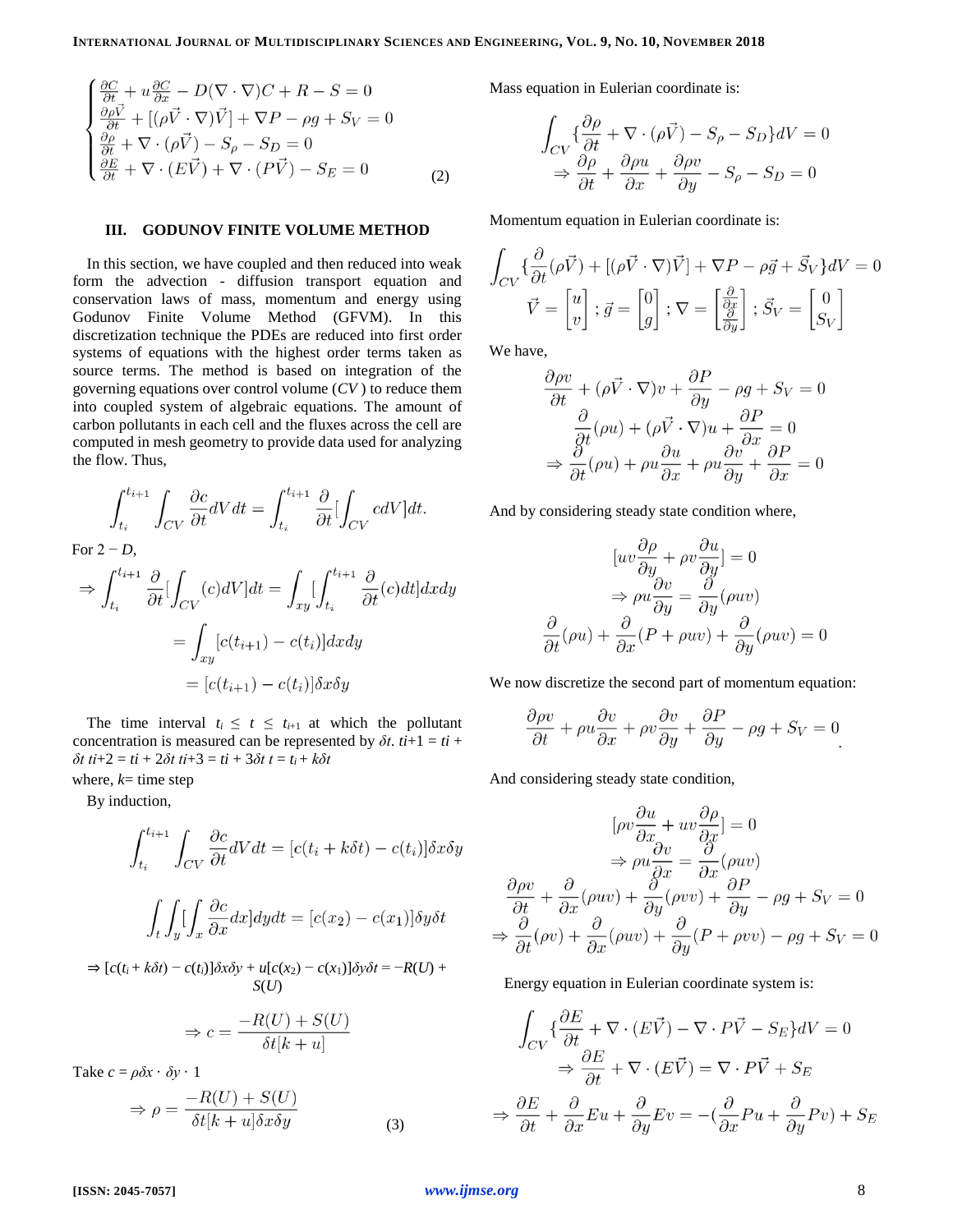$$
\Rightarrow \frac{\partial E}{\partial t} + \frac{\partial}{\partial x}u(E+P) + \frac{\partial}{\partial y}v(E+P) = S_E
$$

Hence our fully discretized and coupled governing equation for each *CV* take the form below:

$$
\begin{cases}\n\rho = \frac{-R(U) + S(U)}{\delta t [k+u] \delta x \delta y} \\
\frac{\partial \rho}{\partial t} + \frac{\partial \rho u}{\partial x} + \frac{\partial \rho v}{\partial y} = S_{\rho} + S_{D} = 0 \\
\frac{\partial}{\partial t} (\rho u) + \frac{\partial}{\partial x} (P + \rho u v) + \frac{\partial}{\partial y} (\rho u v) = 0 \\
\frac{\partial}{\partial t} (\rho v) + \frac{\partial}{\partial x} (\rho u v) + \frac{\partial}{\partial y} (P + \rho v v) = -\rho g + S_{V} \\
\frac{\partial E}{\partial t} + \frac{\partial}{\partial x} u (E + P) + \frac{\partial}{\partial y} v (E + P) = S_{E} \\
\end{cases}
$$
\n(4)

Thus, we express our discretized conservation laws in the form:

$$
U_t + F(U)_x + G(U)_y = S(U)
$$

and take  $P = a^2 \rho$  hence; the last four equations of equation (4) becomes:

$$
U = \begin{bmatrix} \rho \\ \rho u \\ \rho v \\ E \end{bmatrix}, F = \begin{bmatrix} \rho u \\ \rho (uu + a^2) \\ \rho uv \\ u(E + a^2 \rho) \end{bmatrix}, G = \begin{bmatrix} \rho v \\ \rho uv \\ \rho (vv + a^2) \\ v(E + a^2 \rho) \end{bmatrix}
$$

where,  $E$  is the total energy per unit mass.  $\rho u$  is momentum,  $\rho(u^2 + a^2)$  is momentum flux in the x-direction,  $\rho(v^2 + a^2)$  is momentum flux in the y-direction,  $\rho u^2$  and  $\rho v^2$  are advective fluxes in the x and y directions respectively. The products  $\rho(x,t)u(x,t)$  and  $\rho(y,t)v(y,t)$  give the densities of momentum in the x and y directions respectively. *U* is a column vector of conserved variables  $\rho$ ,  $\rho u$ ,  $\rho v$  and  $E$ .  $S = S(U)$  is a source term. Body forces such as gravity are represented in *S*. Injection of mass, momentum and energy are also included in *S*. Flux vectors  $F = F(U)$  and  $G = G(U)$  are functions of the conserved variable vector  $U$ , and  $F_x$ ,  $G_y$  are fluxes due to convection and viscous

#### **IV. RESULTS AND DISCUSSION**

In the preceding section a computational numerical model to estimate the concentration of the carbon pollutants emitted from a point source at the point (2*m,*5*ft*) first into a region with and secondly without advective removal mechanism and transformation process in *xy*-plane rectangular domain presenting vertical cross-section of the road tunnel is presented. Extraction mechanism presented in the domain is wind streaming at a height of 2 meters through an aperture drilled on the embankments on both the left and right side of the road. The experiment analyzes the diffusion of carbon particles from the point source and removal of carbon particles from the domain by both free and forced convection, and we have presented simulation of carbon pollution control situation using two scenarios labeled, simulation 1, and simulation 2.

## *A) Simulation 1: Carbon Pollution Dispersion in a Domain of Ventilated Embankment in the Absence of Forced Convection*



Fig. 4: Concentration level sets of carbon pollutant after approximately 20 minutes



Fig. 5: Concentration level sets of carbon pollutant after approximately 27 minutes



Fig. 6: Concentration level sets of carbon pollutant after approximately 34 minutes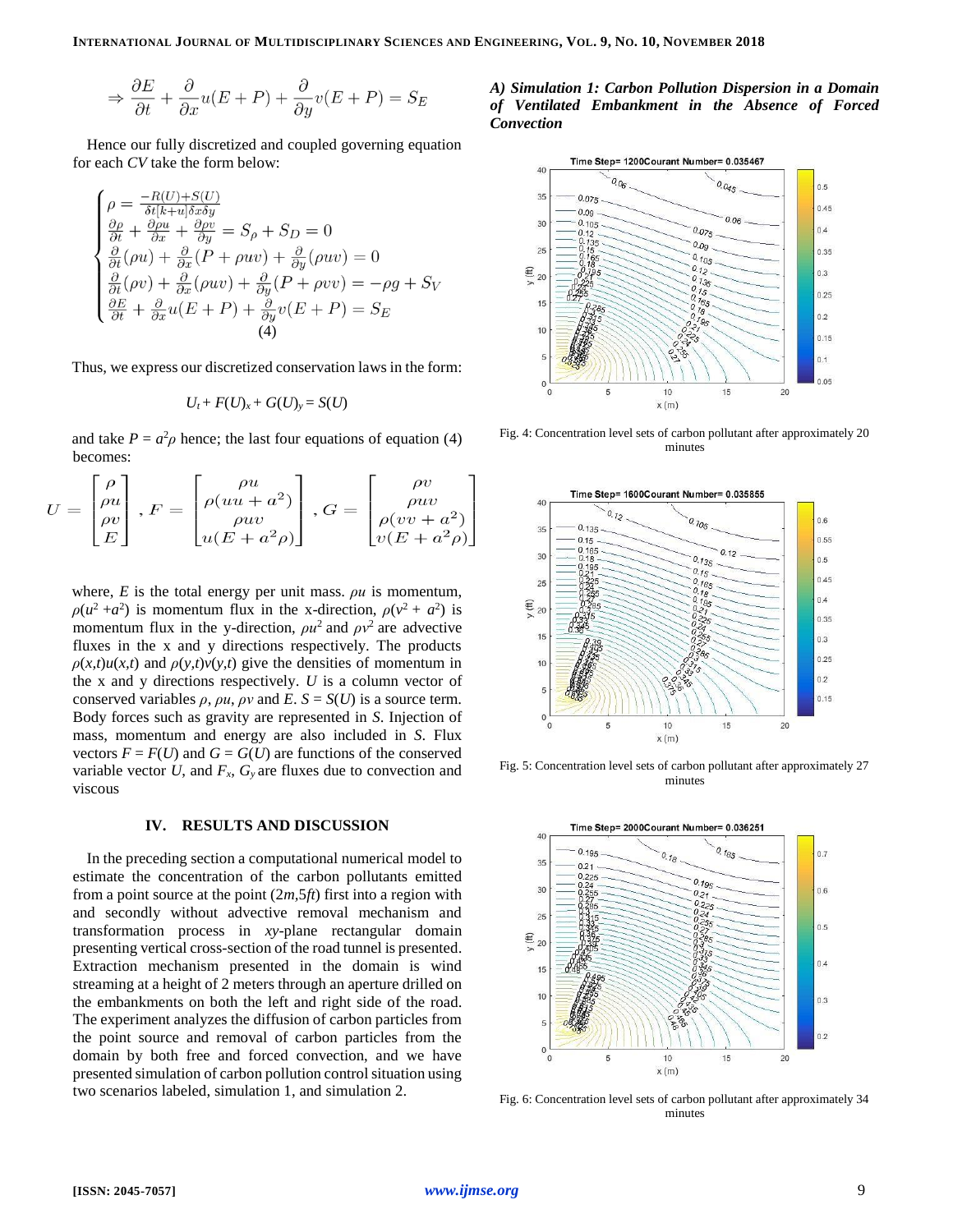

Fig. 7: Concentration level sets of carbon pollutant after approximately 41 minutes

The results of air density variation for each control volume are represented by level sets  $(\rho - \rho_o)$ , giving the difference between densities of pure air (*ρo*) and air contaminated with with carbon particles ( $\rho$ ) where  $\rho > \rho_o$ . These concentration levels at different times are plotted in Figure 4 to Figure 7, indicating the spread of carbon particles from the source is affected by the embankment. The concentration profiles at different distances and heights for different time lines plotted in the figures which show that the concentration of carbon particles is higher in the region close to the source point but spread out slowly. This is an indication that advection and convection are limited by presence of embankments which confine the carbon emissions from the source. The results also show that concentration of carbon pollutant is higher at ground level compared to the region above the source, which could be attributed to molecular weight of carbon particles compared to that of air affecting diffusion process. The concentration of pollutant is further seen to increase with time at different distances for given heights which may be as a result of continuous production of pollutants from the exhaust but at faster rate compared to the rate of production and this may be due to diffusion processes.

*B) Simulation 2: Carbon Pollution Dispersion in a Domain of Ventilated Embankment in the Presence of Forced Convection*



Fig. 8: Concentration level sets of carbon pollutant after approximately 20 minutes



Fig. 9: Concentration level sets of carbon pollutant after approximately 27 minutes



Fig. 10: Concentration level sets of carbon pollutant after approximately 34 minutes



Fig. 11: Concentration level sets of carbon pollutant after approximately 41 minutes

To demonstrate the effect of forced convection on the concentration of pollutant within roads with embankments, we have changed environmental parameter by increasing the wind speed from zero to 30*m/s* into the domain through a ventilation at (0*,*4) node by means of suction pump. The solutions show that advection and convection are improved by the presence of